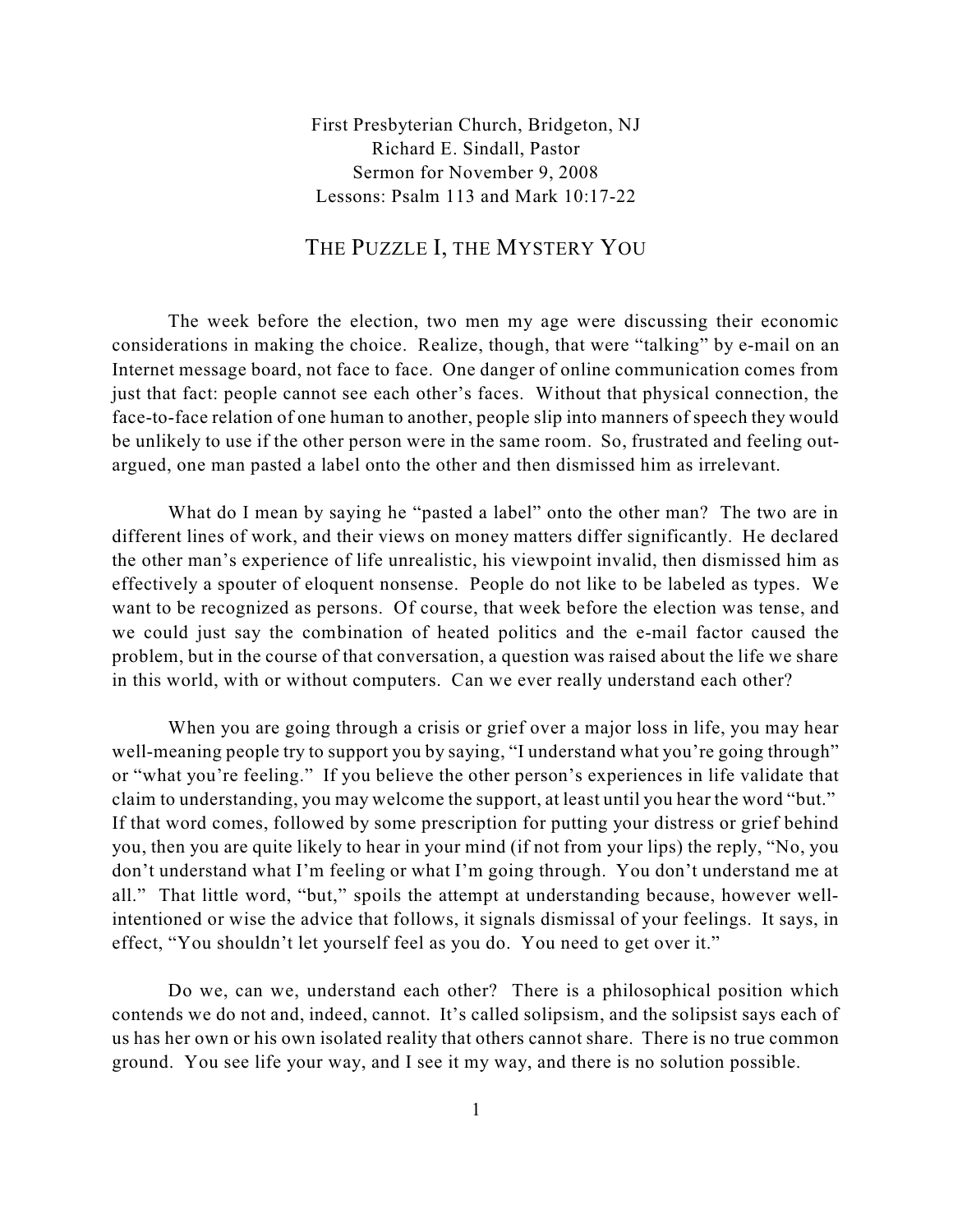Before we dismiss the solipsist as a grouch, let's think a moment about the experience of isolation and let the feeling of loneliness speak. *No one understands me. Some think they do, but they really don't get it. How could they, when I'm not at all sure I understand myself? Someone told me God understands what I'm feeling, knows what I'm going through. Really? How exactly does the Almighty understand me when I feel so powerless? Just how does the All-knowing know how it feels to be as confused as I am right now? Is God's life falling apart like mine? Does God have this sick feeling in the stomach? Does God hate waking up to face another day? What does God know about grief, about its empty ache, its anger, its lost feeling?* Actually, God knows more about all those feelings than we might imagine, but let's go on with samples of the questions of human isolation and loneliness.

Has God had a love fall apart, lost a job, flunked out of school, bombed a test, been teased day after day? Has a boss belittled God in front of coworkers? Do people click down their car door locks when God walks by, for fear of the color of God's face? Has God ever had to stand in line at the welfare office or the food distribution center? Is God behind with the mortgage and the electric bill? Does God have arthritis? Does God have a child hanging with the wrong crowd? Does God ever have to pretend to be strong while feeling very weak?

Psalm 113 carefully pictures the LORD God, not just up in the heavens but high above them, meaning God is above everyone and everything. No one, however high and mighty on earth, comes any closer to God's level than anyone else. The message, though, is that God who is higher than everyone, sees and cares for the one who is put down.

We could easily misunderstand the psalm. We could picture God as the supreme ruler who favors the disadvantaged but only to keep us straight about who has the power. Be arrogant, and you'll be slapped down by God. Be meek, and God may lift you up a notch or two to remind the more powerful on earth that they too are really nothing. That view of God and God's ego is not very helpful. The Olympian gods of Greek mythology grew jealous of human success or glory, but our God is not in competition with us and does not envy the successful person. God desires what is better for every person, even though what I think would be better for me may not be what God sees as my need.

Mark shares a very important observation on Jesus' encounter with the rich man. Mark tells us, "Jesus, looking at him, loved him . . . ." What does that remark mean? Jesus is about to ask the man to give up his wealth and become a disciple, but we need to know Jesus does not stereotype the man and then dismiss him on the basis of a label that reads, "just another rich man." Jesus is not rejecting a type of person but calling a particular individual to leave behind an old way of life the man has made clear dissatisfies him and take the new walk of discipleship and service. At first in their conversation, it probably seemed the man wanted only to add eternal life to the good life he already had, but when Jesus directs